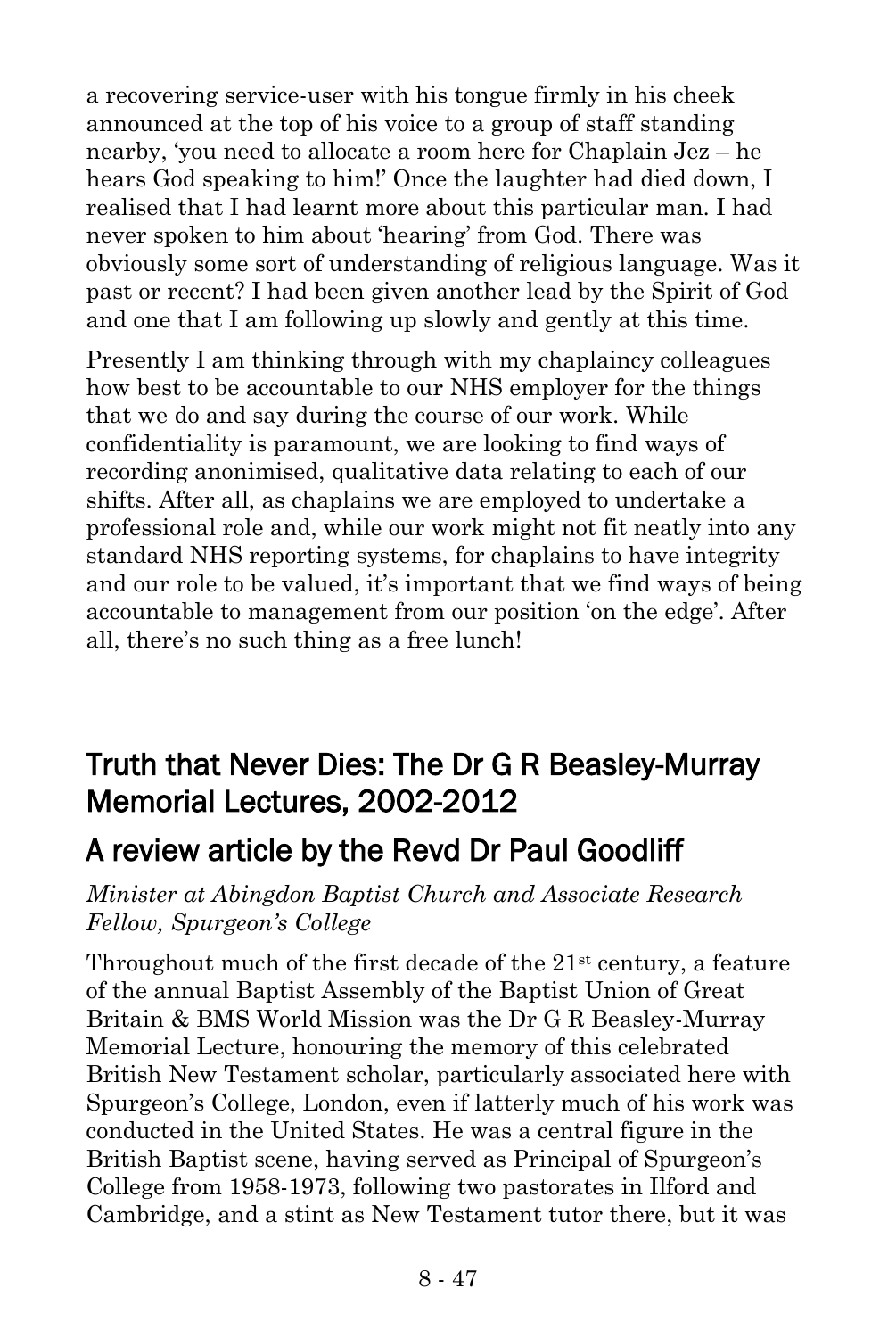as an internationally recognized New Testament scholar that his reputation now lies. It was in Louisville, Kentucky, where he completed his monumental *Jesus and the Kingdom of God* (1986), and most Baptist ministerial students will be grateful for his *Baptism in the New Testament,* (1962) which remains a seminal work. His *Word Commentary* contribution was a one volume book on John's Gospel (1987), and that too remains one of the most helpful of commentaries, both on John (if superseded by some more recent scholarship), and in that series. That Beasley-Murray contributed to this series with John's Gospel was no surprise, for he had translated Bultmann's commentary earlier in his career. It was also no surprise that Spurgeon's College celebrated their illustrious son (for he both trained and, of course, taught there) with the lecture series that is now published for a wider audience.

It was entirely appropriate that the first lecture be given by George Beasley-Murray's son, Paul – himself a former Principal of the college, pastor of Baptist churches in Cheshire (Altrincham)and Essex (Chelmsford), and Chair of the Board of Ministry Today UK. His own contribution is the most biographical of the lectures, and reflects his own biography of his father, *Fearless for Truth*. His lecture celebrates Beasley-Murray's singleminded search for truth, finding it in Christ, first, but then wherever the scholarly trail led him. He was not afraid to rattle Evangelical cages if the truth led him there! Eyebrows were raised when he translated Bultmann's commentary on John's Gospel (1971), a task he took on because he recognised Bultmann's contribution to New Testament scholarship, even if he disagreed with much of his conclusions. Such courage, Paul Beasley-Murray asserts (drawing on F F Bruce's observations), opened up Evangelicals to wider scholarship and created the context now, half a century later, where Evangelical New Testament scholarship is of the highest order, and taken with utmost seriousness in the academy (a situation that did not pertain in the 1950s and 60s). This chapter also explores Beasley-Murray's contribution to the life of the Baptist Union and the wider ecumenical scene, especially those fevered times in 1974 where Christological orthodoxy seemed at stake: Beasley-Murray was fearless in asserting the full divinity and humanity of Christ.

It is important that Paul Beasley-Murray opens the book with this lecture, because it sets the scene for the themes that follow: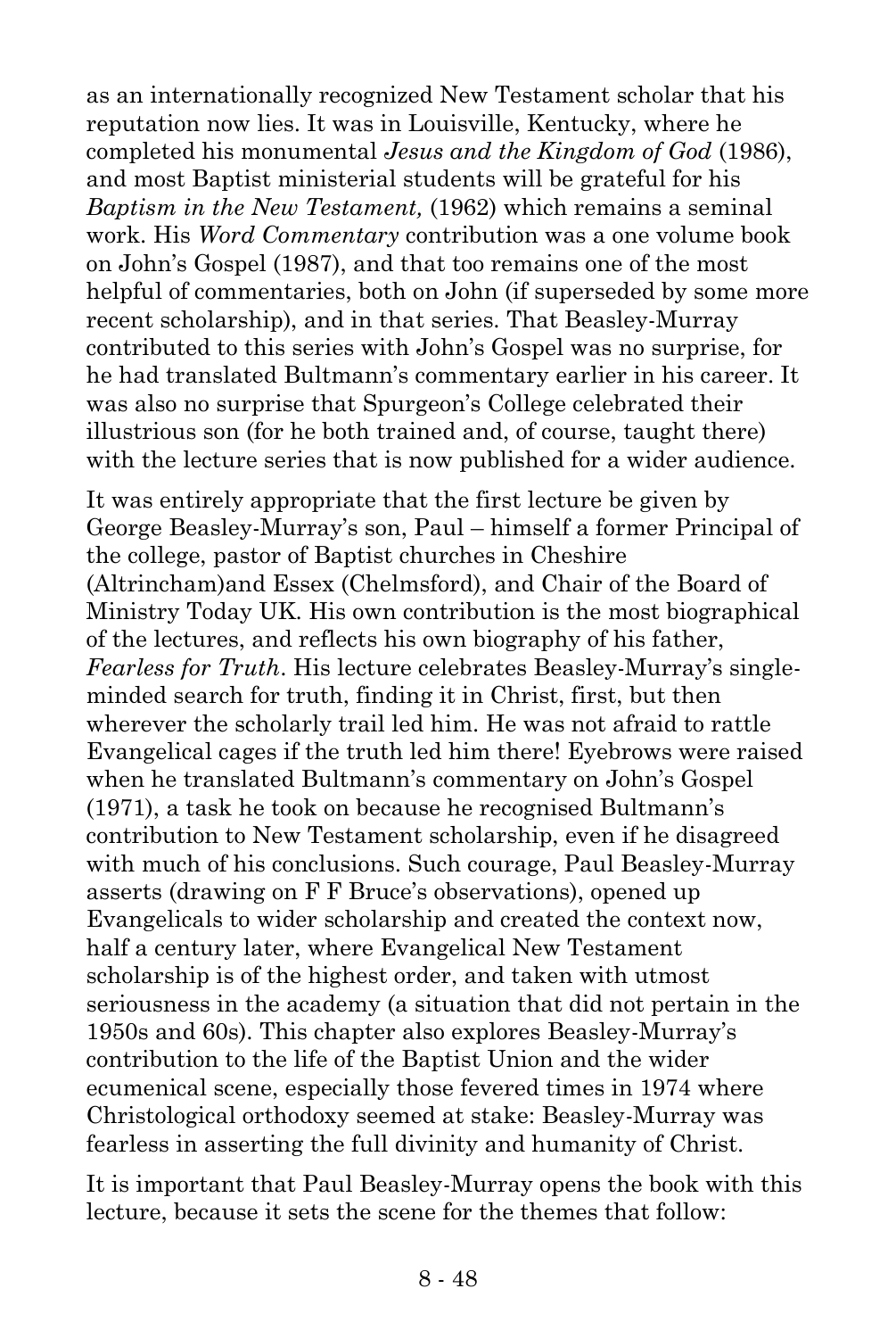Anthony R Cross, our best researcher and writer on baptism today, gave the second lecture on *Faith-Baptism: The Key to Evangelical Baptist Sacramentalism*; Michael Quicke in what is perhaps the most hagiographical of the lectures, on preaching and Liszt; Mark Hopkins on The Downgrade Controversy; and John E Colwell's chapter on ecumenism. These reflect most closely George Beasley-Murray's concerns and contribution. Other chapters are more loosely connected with him: David Coffey on a Missionary Union and Ruth Gouldbourne's chapter on ministerial formation clearly have links with his work as evangelist and theological educator, but interact with him less closely. These lectures, now chapters (some revised somewhat since their original delivery), are a mixed bag, but no worse for it.

There are, perhaps, two kinds of lectures in this collection. Some serve primarily as essays upon George's work, and accordingly tend to the hagiographical. Michael Quicke's curious, but interesting, lecture of 2004 is the most obvious. John Colwell's too, but with an altogether different order of theological rigour present. Others tend to use the invitation to deliver a lecture to explore something that is only tangentially associated with him, and I would include Bruce Milne's *New Humanity Church* (the 2005 lecture delivered at the centennial BWA Congress that became the context for the lecture that year), a biblical model for mission which, while he recognises himself is not so theologically novel, is part exegesis and part sermon. The following year David Coffey picked up the baton in what is the least academic of these lectures and is more manifesto than lecture, as he writes about a Missionary Union. I regret the slip of terminology on page 108 where he states a minister "begins to receive a salary". He does not, for he receives a stipend, which is a different thing, and legally significant if ministers are to continue to be released to serve God first rather than their 'managers', as deacons seem often now to be construed.

Mark Hopkins makes a significant contribution to scholarship in his discussion of the Downgrade Controversy of 1887-88. It reflects the similar storm over Michael Taylor's 1974 Presidential address, in which George Beasley-Murray was so much involved as he defended the historic doctrine of the full deity of Christ.

I found myself agreeing with almost everything John Colwell writes on Baptists and ecumenism, as also Stephen Holmes on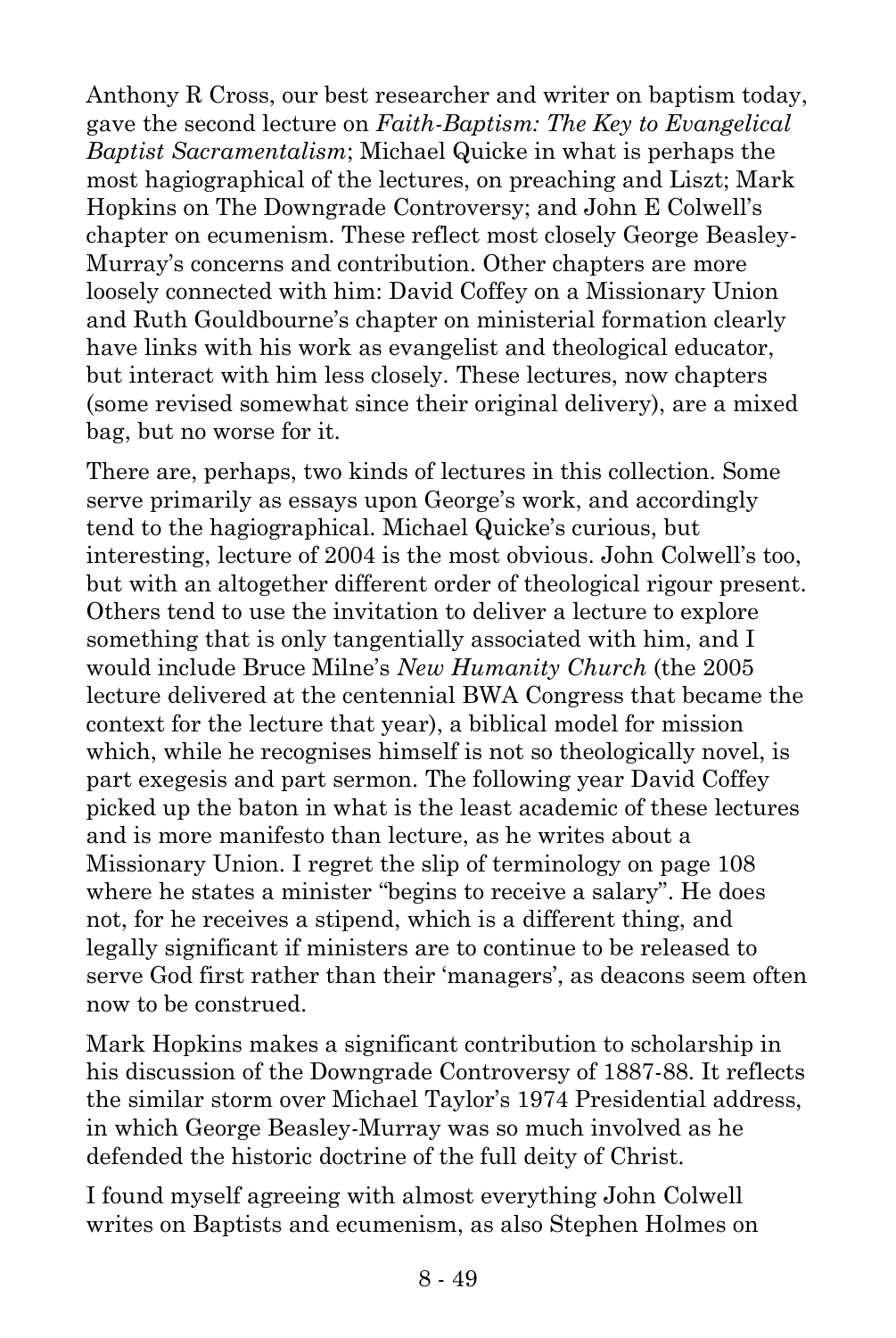preaching in an age when so much confidence has been lost in the power of the Word to change lives.

I am in the process of completing a book on ministerial formation, and while I agree with much of Ruth Gouldbourne's content, I found her title *In Praise of Incompetence* curiously off-putting. I know what she means about having the grace to fail, and I know she takes more seriously than most ministers that "being skilled and competent matters" (p.178), but I find too much careless incompetence in ministry is the real issue, not a reliance upon skills rather than the Holy Spirit. This was, however, one of the most stimulating of the chapters, and the fact that it got under my skin is testament to its depth and interest.

Brian Stanley, the historian of the BMS, writes on the need for a recovery of a vision for mission, and in the final lecture, of 2012, Nigel Wright returns to the greatest controversy that George Beasley-Murray encountered in his dealings with the Baptist Union of Great Britain: the Michael Taylor affair. He does so, not to pick over dry old bones, but rather to argue that Beasley-Murray was right to "insist that the Union reaffirm its position in strong and unambiguous terms." (p.213). Reflecting on Taylor's more recent utterances on this and other dogmatic issues, only deepens Wright's convictions that he was wrong then, and more so now. However, where others called for his resignation (and might have rejoiced in his head too!), Wright acknowledges that Taylor remains an accredited minister, and affirms this, noting that "The Baptist Union has shown itself to be firmly committed to Christian orthodoxy, but not at the cost of an inquisitorial spirit." Amen to that, I say, as a new wave of demands that anything other than a conservative account be disallowed amongst Baptists. Wright strongly argues for freedom as a basic Baptist value, but not freedom to do simply as we please. Here the balance between affirmation and tolerance is vital, and Baptists would do well to play close attention to this as they debate again human sexuality.

These lectures, now written for a wider audience than their first outing, deserve a wide readership among Baptists, not just in honour of one of Baptist 'saints' (if we have such, surely George Beasley-Murray would be among them), but more importantly because the issues with which he was concerned half a century ago remain at the heart of our concerns today.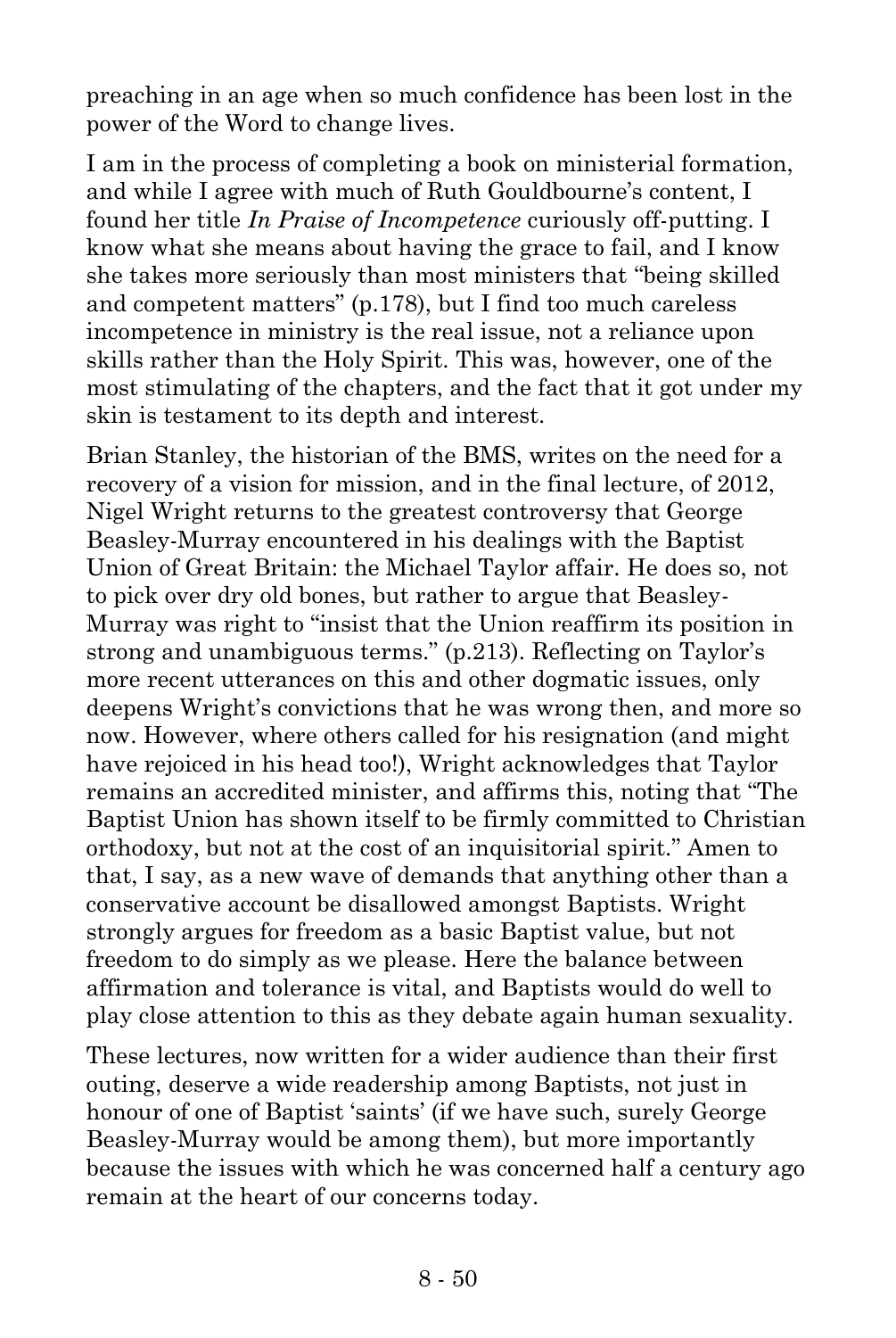I wonder what George Beasley-Murray would make of the Baptist scene half a century hence, or indeed, the world of evangelical scholarship that he did so much to legitimise, winning the serious attention of scholars, evangelical or not. I think he would be encouraged by the state of evangelical scholarship, and would rejoice that so much of the biblical research conducted today is done by those who would share his churchmanship. For every obscurantist who imposes the theology of their particular evangelical tribe upon the text of Scripture, there are many who, like Beasley-Murray, pursue the truth where it leads them, confident that, if all truth is God's truth, they have little to fear.

I think he would not have been too disappointed by the sacramental turn amongst Baptists when it comes to our understanding of baptism. He was partly responsible for it, and to see many ministers taking baptism seriously as the indispensable commitment to serious discipleship that it surely is, would have heartened him. He had a concern for the training of ministers, but saw that every believer in the gathered community of the church was set apart for witness and service through baptism as the foundational ordinance of Christ. I would have loved to read his engagement with this sacramental turn.

Am I imposing too many of my own convictions upon him if I were to suggest that he would be dismayed at the seeming ineffectual state of so much evangelism in our churches? He was most certainly an evangelist, and with confidence in the gospel itself, and its transformative power by the Holy Spirit, I suspect that he might have had little time for the technocratic turn: the way we look for packages and schemes to embody the gospel, with a concurrent over-emphasis on the medium and under-emphasis upon the message.

I am more certain that he would have found the shallowness of much of our denominational debate and corporate discernment deeply disturbing. He would be calling for serious engagement with the controversies of our age, not least human sexuality. Being a man of his times, and a creature of his culture, I guess he would have found the way in which the societal attitude towards homosexuality has undergone a complete reversal both bemusing and concerning. In Beasley-Murray's day, homosexual acts were de-criminalised, but he did not live to see same-sex marriage introduced to the statute books, nor the voicing of traditional